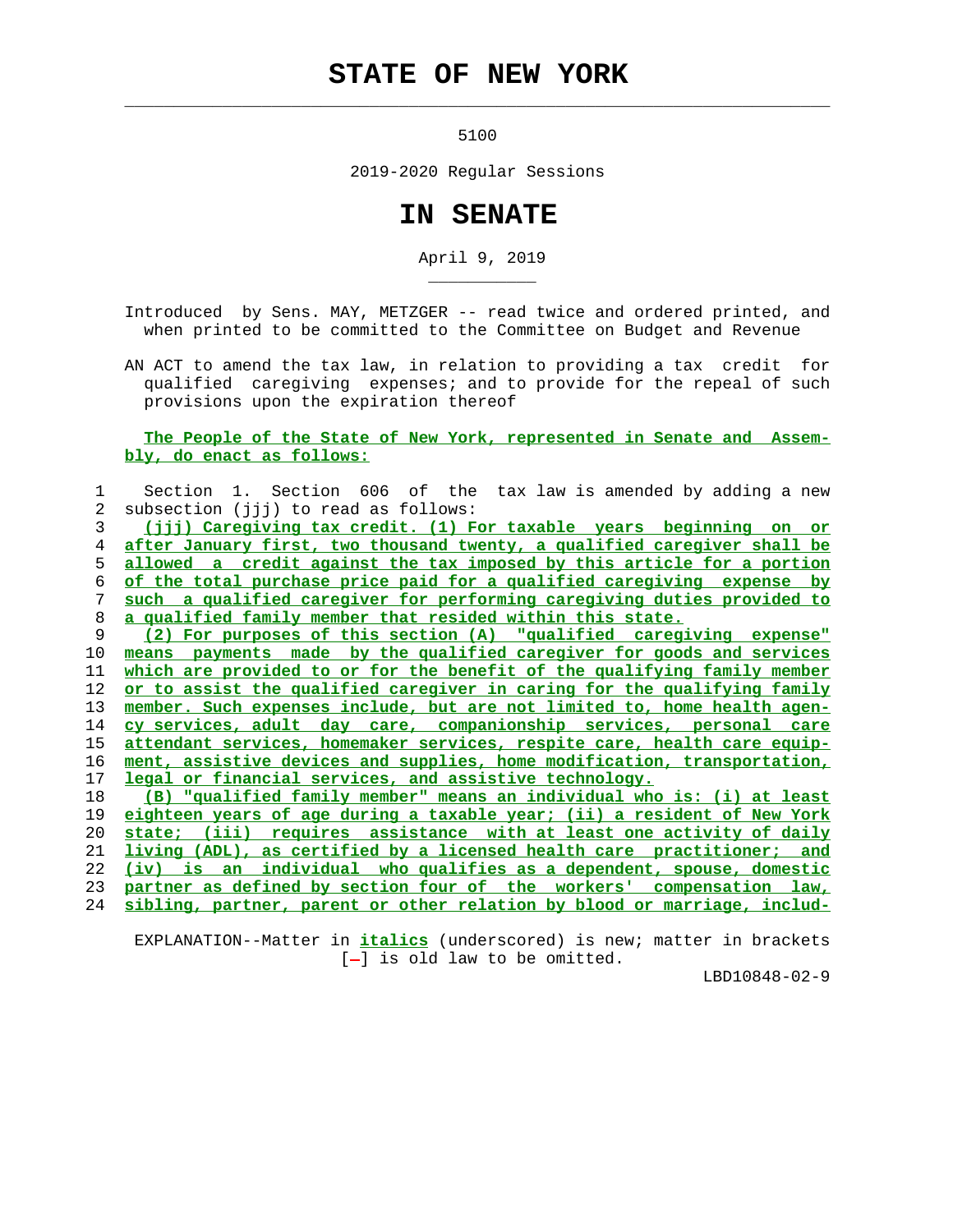S. 5100 2 **ing an in-law, grandparent, grandchild, step-parent, aunt, uncle, niece, or nephew of the qualified caregiver. (C) "qualified caregiver" means an individual who is a New York state resident taxpayer for the taxable year. In the case of a joint return, the term includes the individual and the individual's spouse. The quali- fied caregiver claiming the credit must have a federal adjusted gross income of seventy-five thousand dollars or less for an individual and one hundred fifty thousand dollars or less for a couple, and incur uncompensated expenses directly related to the care of a qualified fami- ly member. In addition, qualified caregivers must provide care to one or more eligible qualified family members during the taxable year, and be eligible to receive a credit against the family caregiver's state tax liability for the taxable year. (3) The credit established pursuant to this subsection shall be allowed for the taxable year in which the qualified caregiver incurred the qualified caregiving expense. The credit established under this subsection shall not exceed fifty percent of the total amount expended, and shall not exceed three thousand five hundred dollars. (4) If the allowable amount of the credit exceeds the taxes otherwise due under this article for the taxable year, the unused amount of the credit is waived, and may not be refunded, carried forward or otherwise used to offset taxes. (5) Eligible qualified caregivers shall apply for the credit through the department. The commissioner, in consultation with the commissioner of the department of health and the director of the office for the aging, shall issue a certification for an approved application to the taxpayer that states the amount of the credit allocated to the taxpayer and the allocation year. (6) The aggregate amount of tax credits allowed pursuant to the authority of this subsection shall be thirty-five million dollars each year during the period two thousand twenty through two thousand twenty- two. Such aggregate amount of credits shall be allocated by the depart- ment on a first come first serve basis in order of priority based upon the date of filing an application for allocation of credit with the department. Once the credits allocated exceed the limit established in this subsection, the commissioner shall cease to allocate and certify tax credits to taxpayers. (7) The commissioner may require a qualified taxpayer to furnish the following information in support of his or her claim for credit under this subsection: household adjusted gross income, the name of the eligi- ble family member and his or her identifying information including social security numbers, and all other information which may be required**

**by the commissioner to determine the credit.**

**(8) The commissioner, after consulting with the commissioner of the department of health and the director of the office for the aging, shall by October thirty-first, two thousand nineteen promulgate regulations necessary and appropriate to carry out the purposes of this subsection. Notwithstanding any other provisions to the contrary in the state admin- istrative procedure act, such rules and regulations may be adopted on an emergency basis if necessary to meet such October thirty-first, two thousand nineteen deadline. (9) The department shall submit to the governor, the temporary presi- dent of the senate, and the speaker of the assembly an annual report by February first of each year evaluating the effectiveness of the caregiv-**

**ing tax credit provided by this subsection. Such report shall be based on data available from the application filed with the department for any**